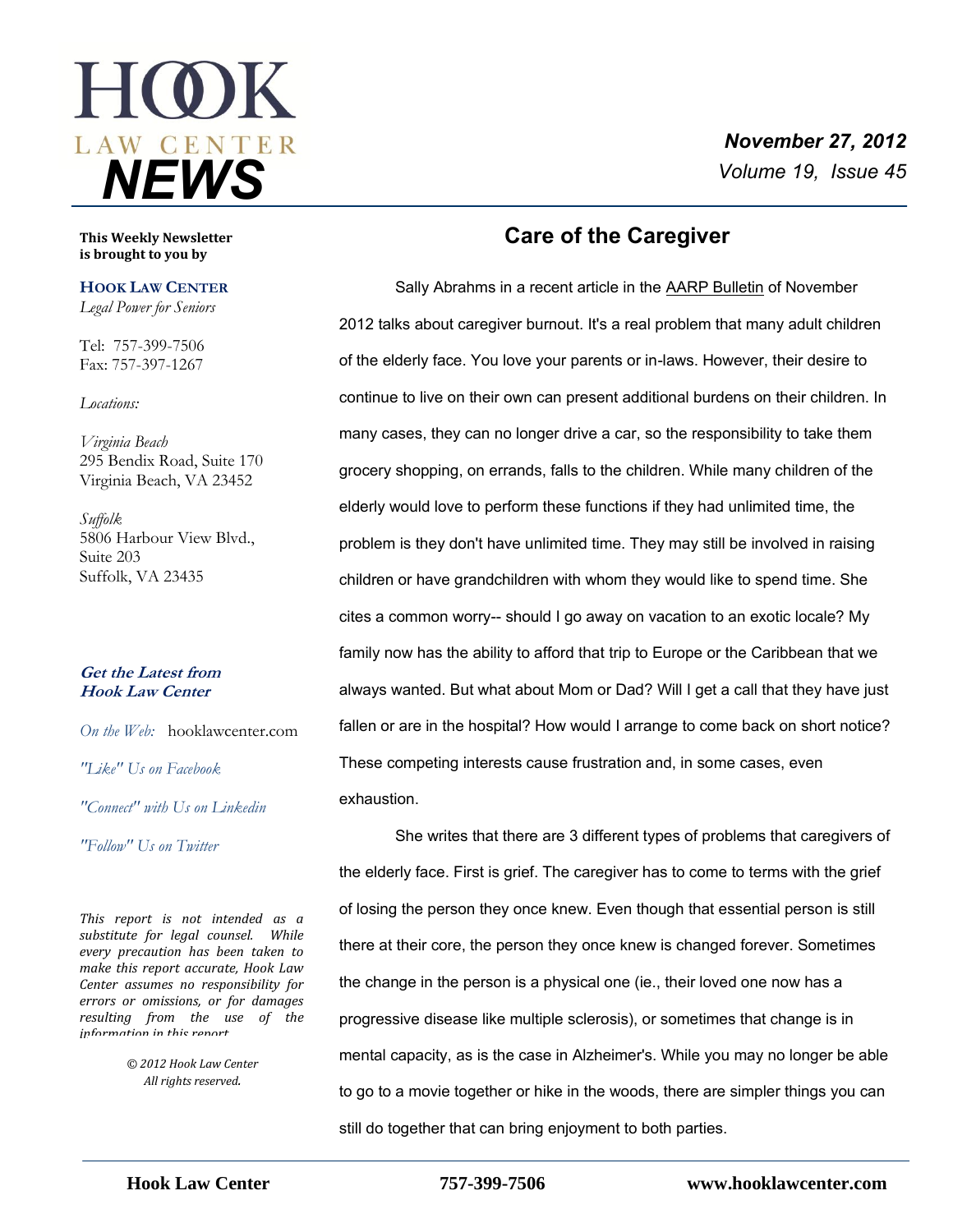

## **Care of the Caregiver (con't.)**

Secondly, one must deal with guilt. Caught in between competing demands, the caregiver may develop feelings of resentment. They love their parents or relative, but it's hard not to have negative feelings sometimes. It's comforting to know that this is normal. Once you realize that this is a normal reaction, the resentment loses some of its power.

Thirdly, one must face the sheer fact of physical exhaustion. Taking care of yourself and family keeps most people busy, so when you add in the care of someone with special needs, one can become physically exhausted. In such cases, it is best not to try to do it all by yourself. Seek the help of other relatives or hire some assistance. The burden of care giving is much lighter, if it is shared. It's essential that the caregiver maintain his/her own health.

Finally, Ms. Abrahms counsels that there is no one way to cope with the demands of care giving. "Each experience is unpredictable, ever changing and unique. Your plan will require constant revision."(p.18) The good news is that it is a manageable problem, and there are many people in your same circumstances, and that is a comforting thought. (Sally Abrahms, AARP Bulletin, November 2012)



# **Adopting a Cat from a Shelter**

**Hook Law Center:** Kit Kat, how would you advise choosing a cat from among the many at an animal shelter? **Kit Kat:** Well, here is what I would advise. Most of us cats are really loveable in some way or another, but there are probably one or two that would fit you or your family better than some others. According to ASPCA Action (ASPCA's magazine) Fall 2012 p. 3, the ASPCA has a Meet Your Match Feline-ality program. Dr. Emily Weiss, VP at ASPCA, explains that this program assesses each cat and prospective parent for the best match according to such things as cat temperament, parent's personality, parent's lifestyle and expectations. So check and see if your shelter has this program. If not, this can be informally done by letting the particular shelter know what you are looking for in a cat. Do you want a cat who likes to be held or one who is very active? While not perfect, most shelters do have visiting rooms, and you can spend time with the cat and see how the two of you interact or how he/she interacts with you and other family members.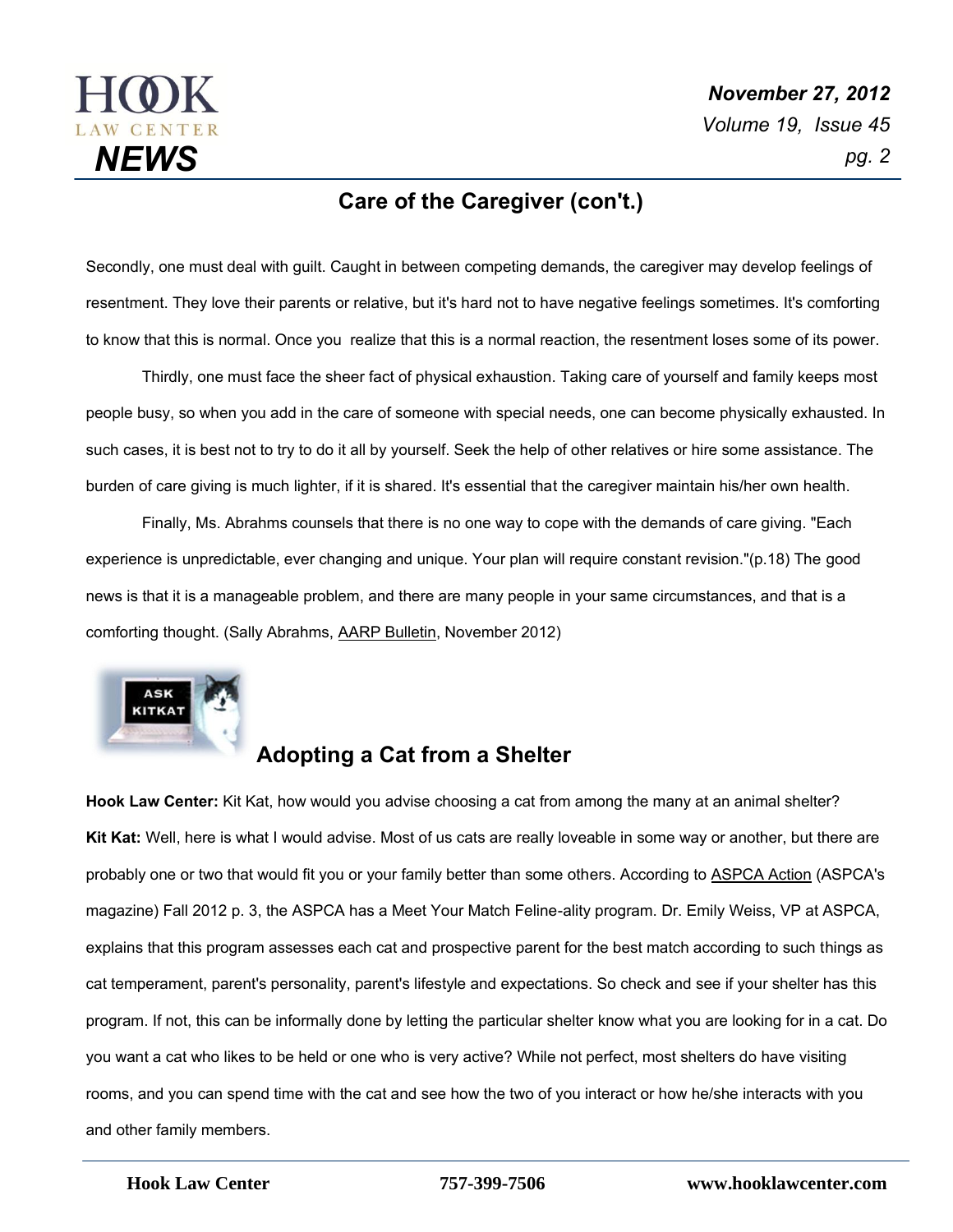

Remember- there are hardly ever any bad choices. We are just like you people. We all deserve to be loved,

no matter what our personality is like. Shy or lively-- we're great animals!



# Happy Holidays for the Troops

Hook Law Center is supporting our troops during this holiday season by collecting items for our service men and women who do not receive packages or letters from home. If you'd like to participate with us, please drop off your donations at one of our Hook Law Center offices: 295 Bendix Road, Suite 170, Virginia Beach or 5806 Harbour View Blvd., Suite 203, Suffolk. We will collect items through 12 Noon, Monday, December 10, 2012. A list of acceptable items follows in this newsletter.

Help put a smile on a forgotten soldier's or sailor's face during this Holiday Season!

*Thank You*

**Upcoming Events**

Hook Law Center is presenting a Veteran's Aid & Attendance Seminar at The Ballentine, 7211 Granby Street, Norfolk, VA 23505 on **December 12, 2012** at **6 p.m.** To r.s.v.p., please call 757-440-7400 or 757-399-7506.

**EHook Law Center is presenting a seminar on Long-Term Care Planning and Estate Planning at Lake Prince** Woods, 100 Anna Goode Way, Suffolk, VA 23435 on **January 25, 2013** at **2 p.m.** To r.s.v.p., please call 757- 923- 5500 or 757-399-7506.



**This Weekly Newsletter is brought to you by** 

**HOOK LAW CENTER** *Legal Power for Seniors*

Tel: 757-399-7506 Fax: 757-397-1267

#### **Locations:**

*Virginia Beach* 295 Bendix Road, Suite 170 Virginia Beach, VA 23452

*Suffolk* 5806 Harbour View Blvd., Suite 203

#### **Get the Latest from Hook Law Center**

*On the Web:* [www.hooklawcenter.com](http://www.hooklawcenter.com/)

*"Like" Us on Facebook*

*"Connect" with Us on Linkedin*

*"Follow" Us on Twitter*